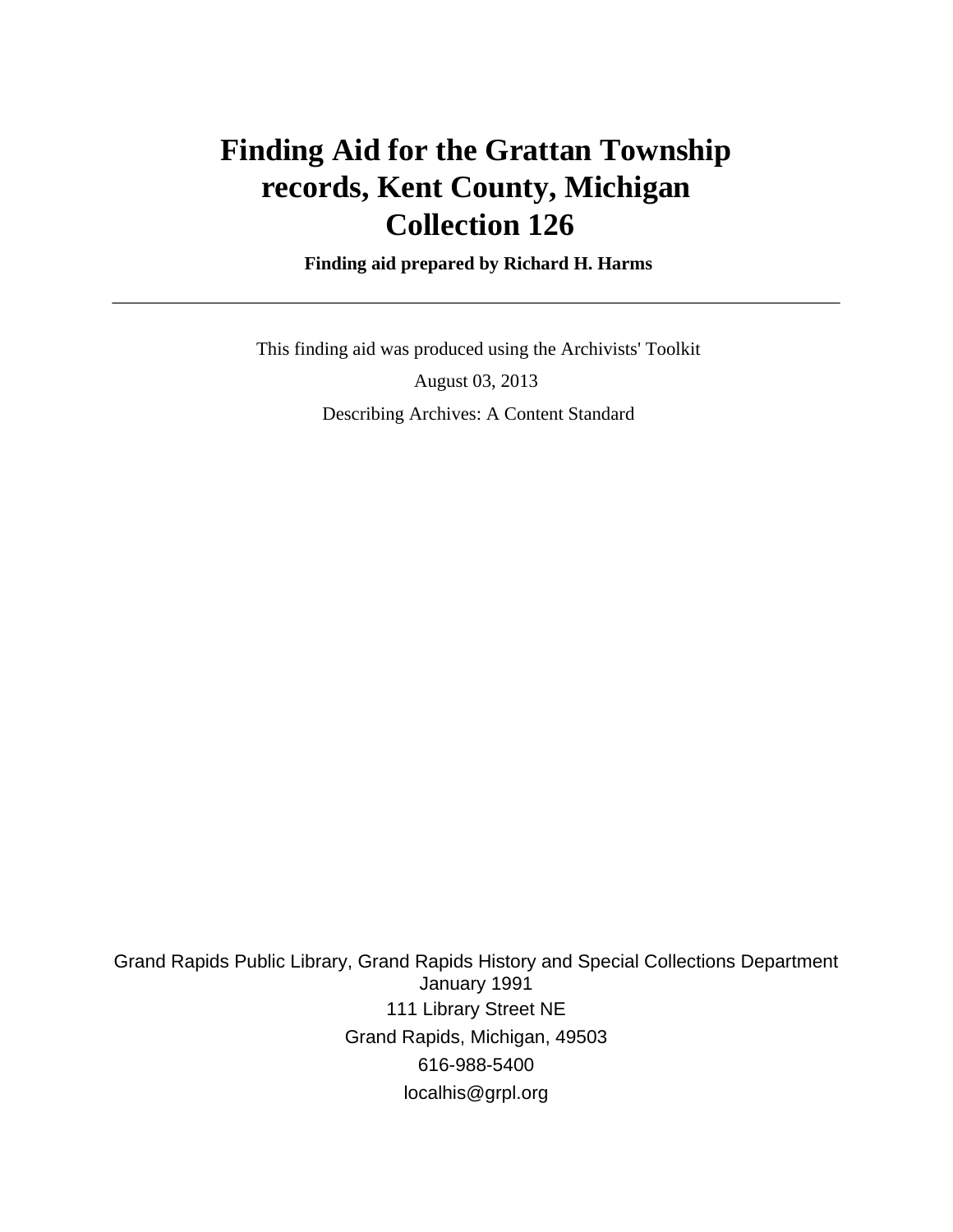## **Table of Contents**

l,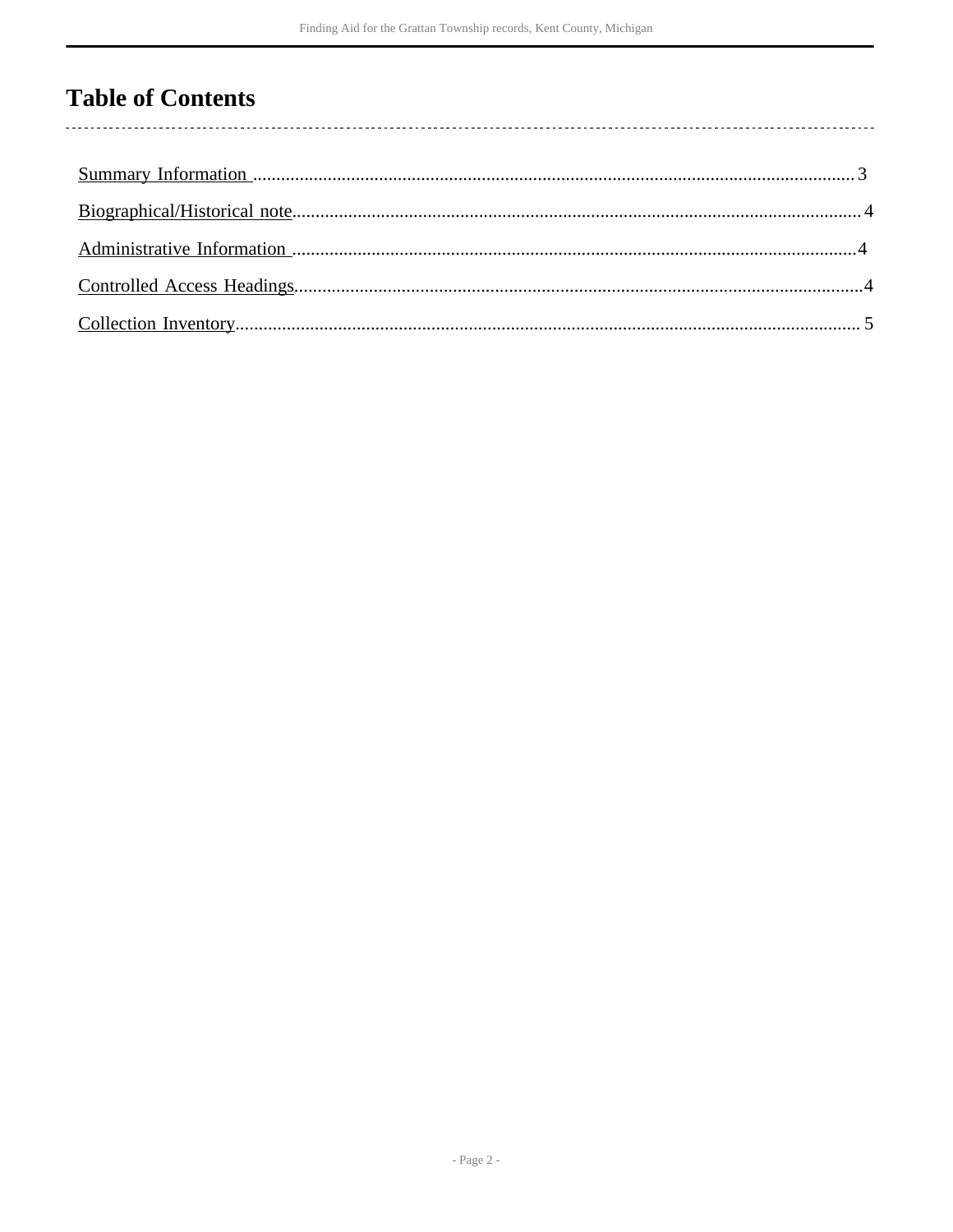# <span id="page-2-0"></span>**Summary Information**

| <b>Repository</b> | Grand Rapids Public Library, Grand Rapids History and Special<br><b>Collections Department</b>                                                                                                                                                                                                                                                                                                                                                                                                                                                                                                                                                                                                                           |
|-------------------|--------------------------------------------------------------------------------------------------------------------------------------------------------------------------------------------------------------------------------------------------------------------------------------------------------------------------------------------------------------------------------------------------------------------------------------------------------------------------------------------------------------------------------------------------------------------------------------------------------------------------------------------------------------------------------------------------------------------------|
| <b>Creator</b>    | Grattan Township (Mich.).                                                                                                                                                                                                                                                                                                                                                                                                                                                                                                                                                                                                                                                                                                |
| <b>Title</b>      | Grattan Township records                                                                                                                                                                                                                                                                                                                                                                                                                                                                                                                                                                                                                                                                                                 |
| Date [inclusive]  | 1851-1963                                                                                                                                                                                                                                                                                                                                                                                                                                                                                                                                                                                                                                                                                                                |
| <b>Extent</b>     | 1.3 Linear feet One box                                                                                                                                                                                                                                                                                                                                                                                                                                                                                                                                                                                                                                                                                                  |
| Language          | English                                                                                                                                                                                                                                                                                                                                                                                                                                                                                                                                                                                                                                                                                                                  |
| <b>Abstract</b>   | This is a small collection of records for Grattan Township, Kent County,<br>Michigan. The records were photocopied from those at the township and<br>provided to the Grand Rapids Public Library by the Western Michigan<br>Genealogical Society for wider accessibility. Of note are registers<br>of death, 1900-1951 and burial permits, 1926-1969; as well as some<br>cemetery inscription information. Some of this information was kept<br>at both the township and county level. In addition to genealogical data,<br>the collection also provides insight into the local Grange, including<br>membership records from 1908 to 1953 and minutes 1851 to 1997, plus<br>two early school censuses for 1873 and 1876. |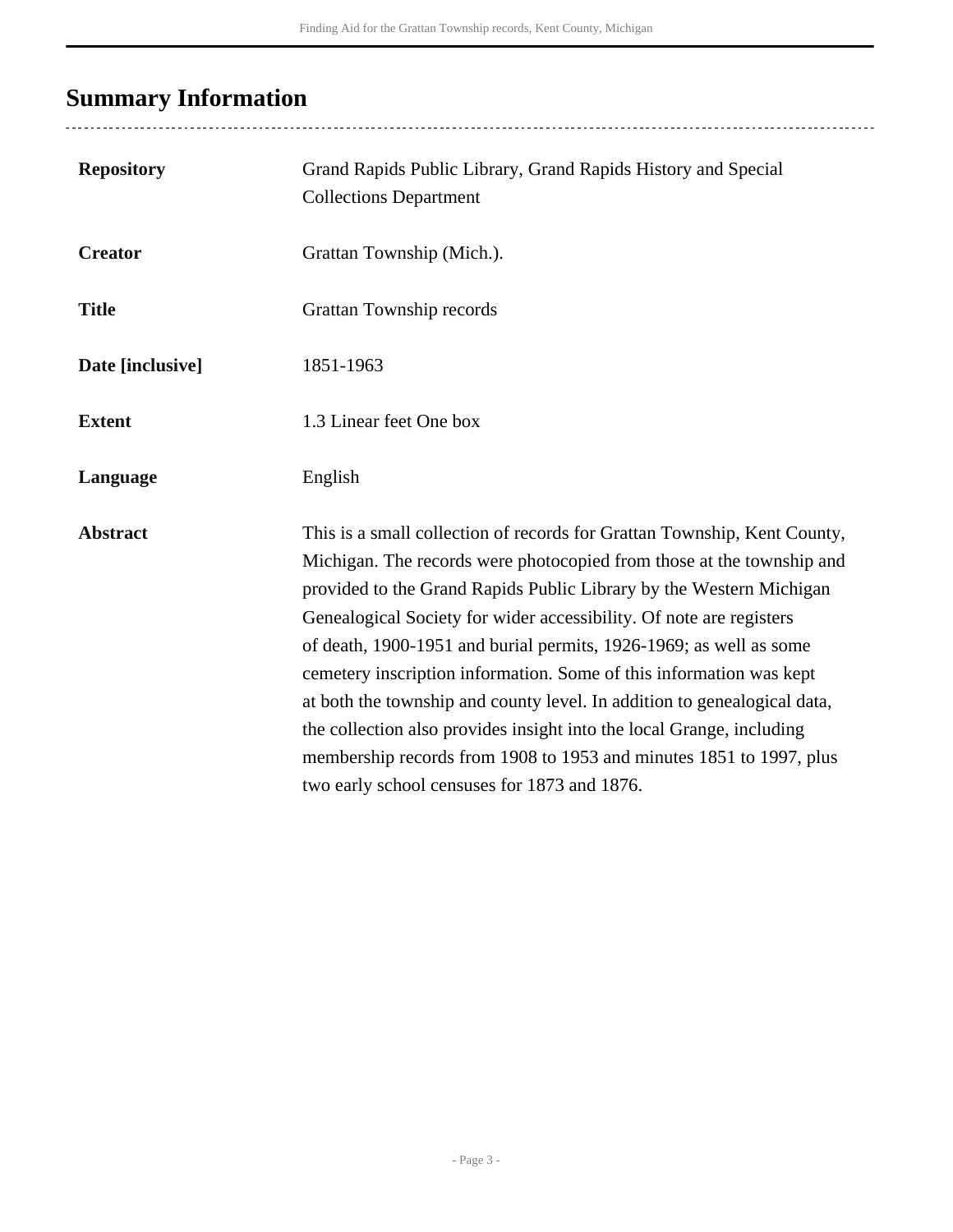## <span id="page-3-0"></span>**Biographical/Historical note**

Grattan Township was organized in 1846 from the northern one-third of Vergennes Township. The name came from the Irish who had settled in the region.

### <span id="page-3-1"></span>**Administrative Information**

#### **Publication Information**

Grand Rapids Public Library, Grand Rapids History and Special Collections Department January 1991

#### **Immediate Source of Acquisition note**

Western Michigan Genealogical Society, no accession number

### <span id="page-3-2"></span>**Controlled Access Headings**

#### **Genre(s)**

• government records

#### **Geographic Name(s)**

• Kent County (Mich.) -- Genealogy

#### **Subject(s)**

• Registers of birth, etc. -- Michigan -- Kent County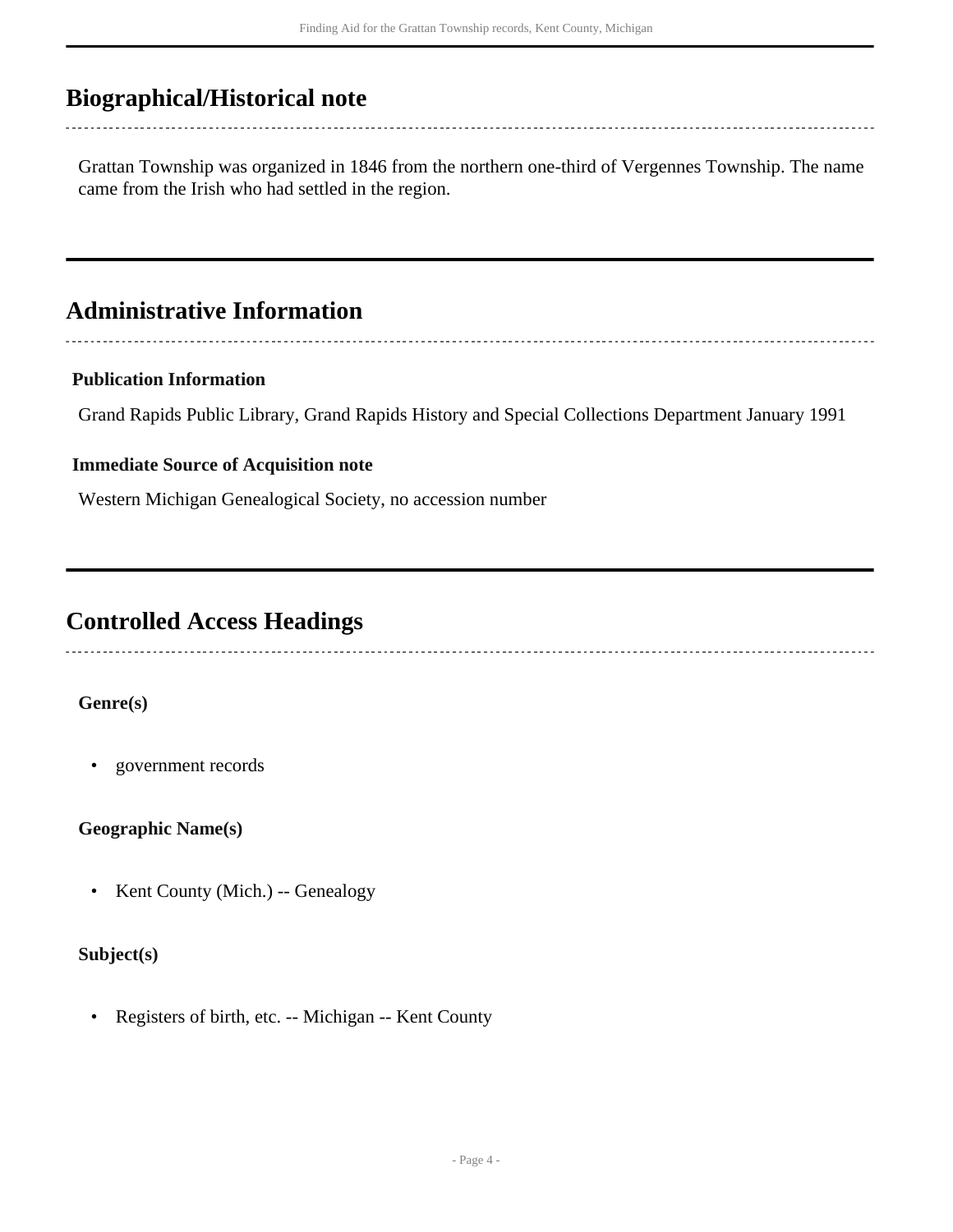## <span id="page-4-0"></span>**Collection Inventory**

|                                      | <b>Box</b>   | Folder         |
|--------------------------------------|--------------|----------------|
| Burial Permits 1930-1963             | $\mathbf{1}$ | $\mathbf{1}$   |
| Burial Permits 1926-1949             | $\mathbf{1}$ | $8\,$          |
| Register of Deaths - index 1900-1952 | $\mathbf{1}$ | 6              |
| Register of Deaths 1900-1904         | $\mathbf{1}$ | 12             |
| Register of Deaths 1918-1928         | $\mathbf{1}$ | 13             |
| Register of Deaths 1928-1942         | $\mathbf{1}$ | 14             |
| Register of Deaths 1950-1951         | $\mathbf{1}$ | 15             |
| Cemetery Inscriptions nd             | $\mathbf{1}$ | $\overline{2}$ |
| Grange Members 1910-1918             | $\mathbf{1}$ | $\mathfrak{Z}$ |
| Grange Dues Book 1908-1953           | $\mathbf{1}$ | 10             |
| Minutes $-$ index 1851-1973          | $\mathbf{1}$ | $\overline{4}$ |
| $Minutes - index 1861-1977$          | $\mathbf{1}$ | 5              |